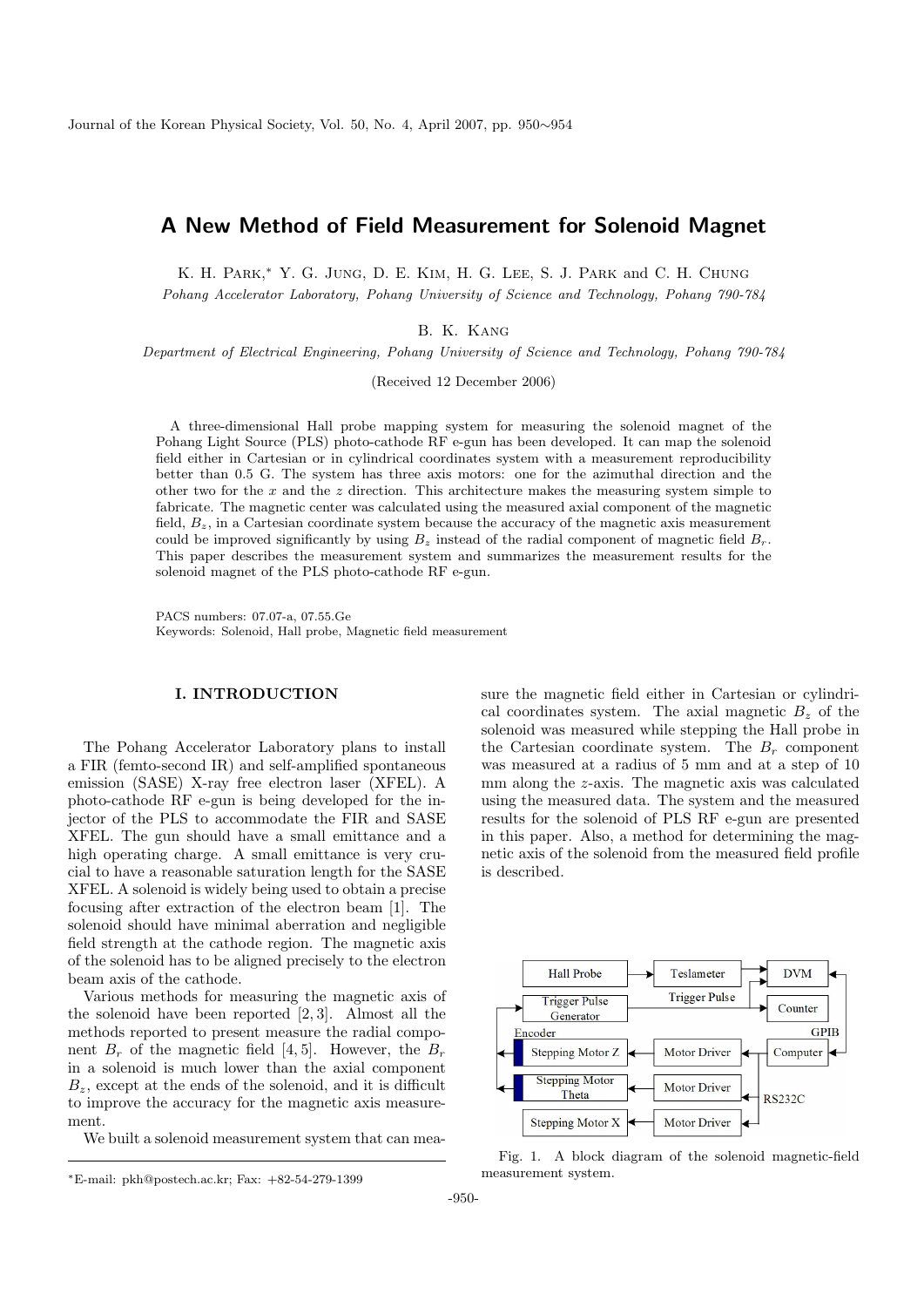

Fig. 2. A y-axis movement using Theta and x-axis stepping motors.

Table 1. Differences between the outputs of the PT2025 NMR Teslameter and the DTM-141 Teslameter A and B at  $0 \sim 1.2$  T.

| $_{\rm{items}}$ | NMR     | TM A    | TM R    | Diff     |
|-----------------|---------|---------|---------|----------|
| Field [T]       | 0.72734 | 0.72738 | 0.72732 | $4.0e-5$ |

## II. MEASUREMENT SYSTEM

As Figure 1 shown, the field measurement system consisted of a computer, a Hall probe and Teslameter, a digital volt meter (DVM), a mechanical assembly, and three stepping motors and drivers. The magnetic field was measured using the DTM-151 Teslameter and MPT-141 Hall probe from Group 3 Technology Ltd. The output voltage of the Teslameter was digitized in a HP3458A DVM from Agilent Technologies whenever the DVM received a trigger pulse from the trigger pulse generator. The trigger pulse generator counted the stepping motor encoder pulses and outputted one trigger pulse in steps of 1 mm for measuring  $B_z$  and in steps of 0.72 $\textdegree$  for measuring  $B_r$ . The control program was written in Labview, and the data were post-processed by using Matlab.

We used the method shown in Figure 2 for a threedimensional mapping of  $B<sub>z</sub>$  because the system had no stepping motor for the y direction. The probe was rotated in the  $\theta$  direction first to achieve a y movement and then moved in the  $x$  direction to compensate for the offset. Because the encoder of the stepping motor had an angular resolution of 0.0144◦ , the positioning error in the y direction was less than 1.8  $\mu$ m.

#### III. MAGNETIC FIELD MEASUREMENT

We used the 'flying' mode measurement method for the solenoid measurement system because the Teslameter DTM-151 could not sample data during a field measurement using an external trigger pulse [6]. The trigger pulses for the positions where the data should be sampled were generated using the stepping encoder signals. Because the magnetic field could not be measured using the



Fig. 3. An external calibration table for the Teslameter.

internal calibration table of the Teslameter, an external calibration table was built using the following procedure: a given condition, the magnetic field was measured with the Hall probes and NMR Teslameter PT2025 from Matrolab. Two Hall probes that read a magnetic field close to the NMR Teslameter output were selected. Magnetic fields in the range of  $0 - 1.2$  T measured by using the two selected Teslameters differed by ∼0.4 G from the field measured by using the NMR Teslameter, as shown in Table 1. After selecting the Hall probes, they were put into a calibration magnet and the analogue voltages of the Teslameter were sampled and stored in a computer by using the DVM 3458A while increasing the excitation current of the reference magnet in steps. An external calibration table shown in Figure 3, which converted the measured voltages to the magnetic field, was constructed for the range of  $0 \sim 0.6$  T. It was used for the 'flying' mode measurement.

The measurement coordinate system was the same as the other measurement systems:  $x-$ ,  $y-$ , and  $z$ -axes in the horizontal, vertical, and beam directions, respectively. The ranges of the measurement for  $B_z$  were  $-5 \le x \le 5$ mm,  $-5 \leq y \leq 5$  mm, and  $0 \leq z \leq 500$  mm. The geometrical center of the solenoid was located at (0, 0, 250 mm). The diameter and the length of the solenoid were 80 and 227 mm, and a scan length of 500 mm was sufficient for the measurement.

To check the measurement reproducibility of the system, we mapped the axial components of the magnetic field  $B<sub>z</sub>$  over the full measurement range twice, and the measured  $B_z$  versus x at  $y = 5$  and  $z = 150$  mm are shown in Figure 4. The difference in the measured values was less than 0.5 G. A two-dimensional profile of the measured  $B_z$  at  $z = 250$  mm is shown in Figure 5. This profile confirms that the error of the measurement system was less than 0.5 G.

The profiles of  $B<sub>z</sub>$  along the z-axis at different excitation currents in the range of  $160 - 210$  A were measured, and the results are shown in Figure 6. The  $B_z$  at 200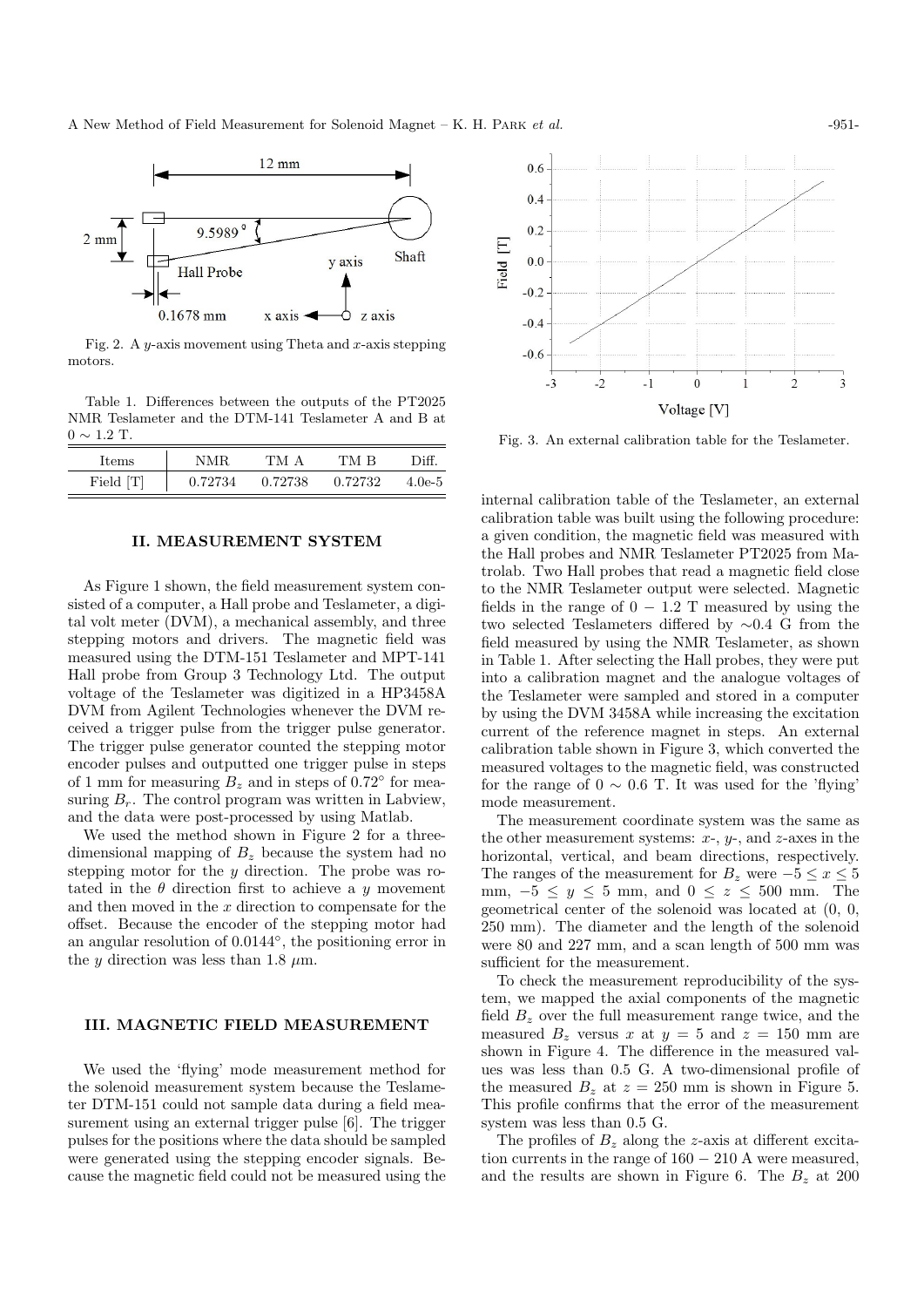| No.            | $\boldsymbol{z}$<br> mm | $x$  mm | Magnetic Center<br>$y \mid \text{mm}$ | Field [T]                | Mechanical Center $(0,0)$<br>Field[T] | Difference $[T]$<br>(Magnetic - Mechanical) | Min. or Max. |
|----------------|-------------------------|---------|---------------------------------------|--------------------------|---------------------------------------|---------------------------------------------|--------------|
| $\mathbf{1}$   | 50                      | 0.99    | 0.57                                  | $1.9589 \times 10^{-3}$  | $1.95769 \times 10^{-3}$              | $1.21 \times 10^{-6}$                       | max          |
| $\overline{2}$ | 100                     | 0.14    | 0.09                                  | 0.0114076                | 0.01114056                            | $2.0 \times 10^{-7}$                        | max          |
| 3              | 150                     | 0.05    | 0.55                                  | 0.13415                  | 0.13414                               | $1.0 \times 10^{-5}$                        | max          |
| 4              | <b>200</b>              | $-0.03$ | $-0.02$                               | 0.28472                  | 0.28472                               | $\Omega$                                    | min          |
| 5              | 250                     | 3.01    | $-1.39$                               | 0.29856                  | 0.29858                               | $2.0 \times 10^{-5}$                        | min          |
| 6              | 300                     | $-0.07$ | $-0.04$                               | 0.28464                  | 0.28464                               | $\Omega$                                    | min          |
|                | 350                     | 0.38    | $-0.48$                               | 0.13398                  | 0.13397                               | $1.0 \times 10^{-5}$                        | max          |
| 8              | 400                     | $-0.03$ | $-0.16$                               | 0.111029                 | 0.111028                              | $1.0 \times 10^{-7}$                        | max          |
| 9              | 450                     | 0.33    | 0.08                                  | $1.92877 \times 10^{-3}$ | $1.92872 \times 10^{-3}$              | $5.0 \times 10^{-8}$                        | max          |
|                |                         |         |                                       |                          |                                       |                                             |              |

Table 2. Table comparing the magnetic field center to the mechanical center.



Fig. 4. The measured  $B_z$  versus x at  $y = 5$  and  $z = 150$ mm.



Fig. 5. A two-dimensional profile of the measured  $B<sub>z</sub>$  at  $z = 250$  mm.

A was ∼3000 G, and it increased by 149 G for a 10 A increase in the excitation current.

To measure the radial component of the magnetic field,



Fig. 6. Field profiles of  $B<sub>z</sub>$  along the z-axis at different excitation currents.

 $B_r$ , we mounted the Hall probe on a holder located at a radius of 5 mm, and we aligned its normal direction to the radial direction. The probe was rotated in the  $\theta$  direction and scanned in the z direction in steps of 10 mm. The measured  $B_r$  was 16.131 G at  $z = 250$ mm, which was the geometrical center of solenoid where  $B_r$  should be close to 0 G according to the first order equation

$$
B_r \cong \frac{-(r/2)dB(z)}{dr} \tag{1}
$$

The measured  $B_r$  of 16.131 G would be observed if  $B_z =$ 3000 G, and the Hall probe were tilted by  $\Delta \phi \equiv 0.296^{\circ}$  to the z-direction. When we corrected the measured  $B_r$  by an amount  $B_z \sin \Delta \phi$ , the corrected  $B_r$  agreed well with the theory, as shown in Figure 7. This result indicates that the accuracy of magnetic axis measurement would be improved significantly by using  $B_z$  instead of  $B_r$ .

Measured two-dimensional field profiles of  $B_z$  at  $z =$ 250 mm and 200 mm for  $-5 \le x \le 5$  mm and  $-5 \le y \le 5$ mm are shown in Figure 8. Because there was some measurement error due to noise and probe positioning error,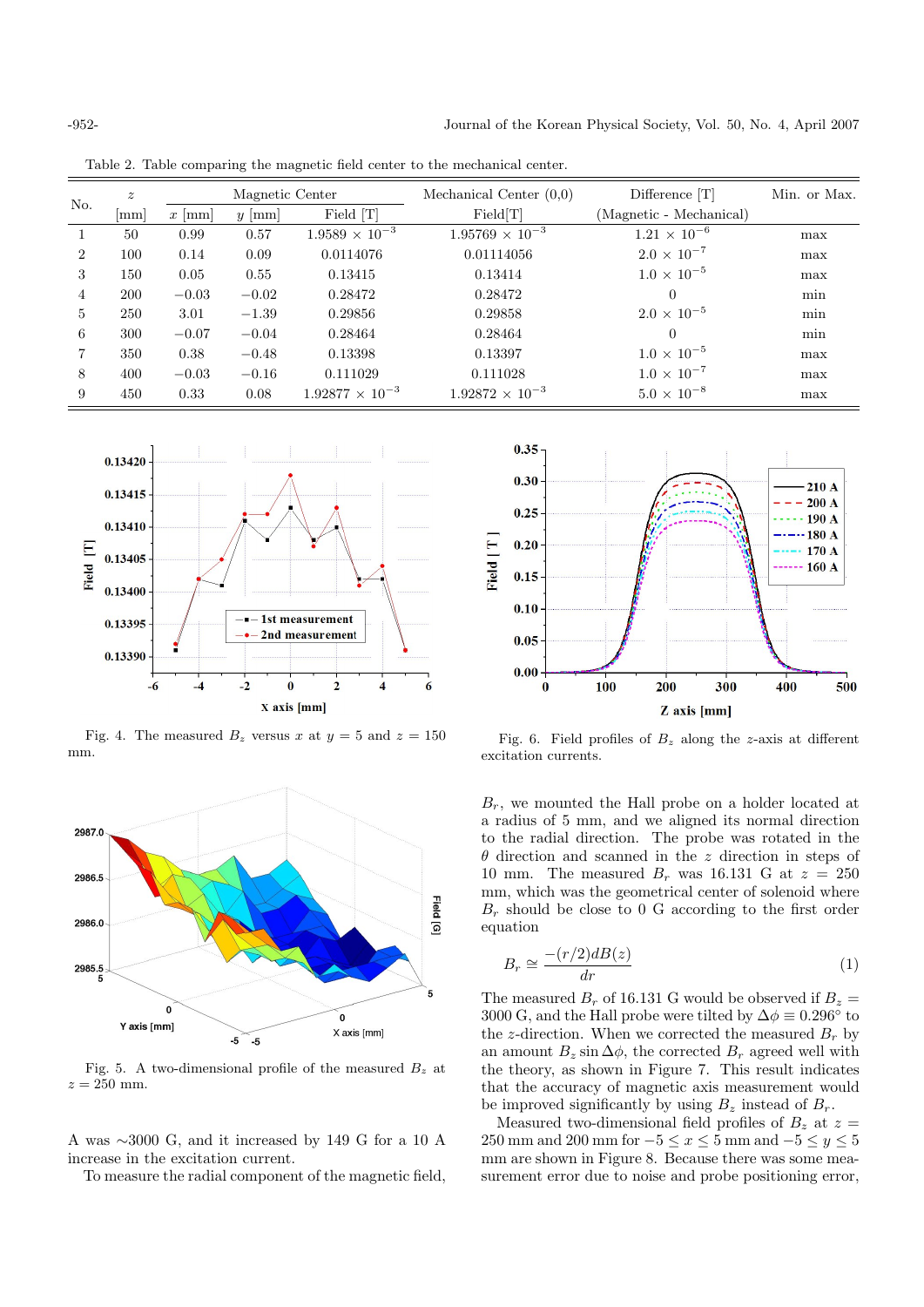

Fig. 7. Measured, corrected, and theoretical  $B_r$  along the z-axis.



Fig. 8. Measured two dimensional field profiles of  $B<sub>z</sub>$  at  $z = (a)$  250 mm and (b) 200 mm, for an excitation current of 200 A.

as observed in Figure 5, the raw data were smoothened before plotting the field profiles shown in Figure 8. At  $z = 250$  mm, the deviation of  $B_z$  for  $-5 \le x \le 5$  mm and  $-5 \leq y \leq 5$  mm from the one at the center was less than 1.5 G, which is acceptable for a maximum field intensity of 2986 G. For the PLS RF e-gun, the area of interest is  $1 \times 1$  mm<sup>2</sup>, so the deviation of  $B_z$  can be ignored at the

solenoid center.

To obtain the magnetic center, we processed the measured two-dimensional field profiles at different positions along the z-axis in steps of 50 mm. Because the magnetic field was mapped in the  $x-y$  plane in steps of 1 mm, the measured data were interpolated. Then, the magnetic axis along the z-axis was calculated with a resolution of 0.01 mm by using the conditions  $\partial B_z/\partial x = \partial B_z/\partial y = 0$ . After calculation of the magnetic center, the  $B<sub>z</sub>$  at the magnetic and mechanical centers were obtained from the measured field data, and the results were shown in Table 2. The magnetic center at  $z = 250$  mm was located at  $x = 3.01$  and  $y = -1.39$  mm. As Table 2 shown, the difference between the  $B<sub>z</sub>$  at the magnetic and mechanical centers was 0.2 G, and was the largest for  $0 \le z \le 500$ mm, indicating that the mechanical axis of the solenoid could be used for the magnetic axis.

#### IV. CONCLUSION

A three-dimensional Hall probe mapping system for measuring the solenoid magnet of the PLS photo-cathode RF e-gun solenoid was developed. This system can map the field either in a cylindrical or in a Cartesian coordinate system with a measurement reproducibility better than 0.5 G. The shape of the measured  $B_r$  in the cylindrical coordinate system was similar to the one calculated using the measured  $B_z$ . However, it had an offset field of 16.1 G at the geometrical center of solenoid. This offset magnetic field originated from the 0.296◦ tilt of the Hall probe to the z direction. The offset magnetic field gives an error in measuring the magnetic center. The magnetic center was calculated using the  $B<sub>z</sub>$  measured in the Cartesian coordinate system because the accuracy of the magnetic axis measurement could be improved significantly by using  $B_z$  instead of  $B_r$ . The difference between values of  $B<sub>z</sub>$  at the magnetic and the mechanical centers was less than 0.2 G for  $0 \le z \le 500$  mm, so the mechanical axis of the solenoid could be used for the magnetic axis.

### ACKNOWLEDGMENTS

This work was supported by the Ministry of Science and Technology.

#### REFERENCES

[1] S. J. Park, J. H. Park, Y. W. Parc, C. B. Kim. C. D. Park, J. S. Oh, I. S. Ko and Xijie Wang, Proc. of 2005 Particle Accelerator Conference (Knoxville, Tennessee, 2005), p. 1733.